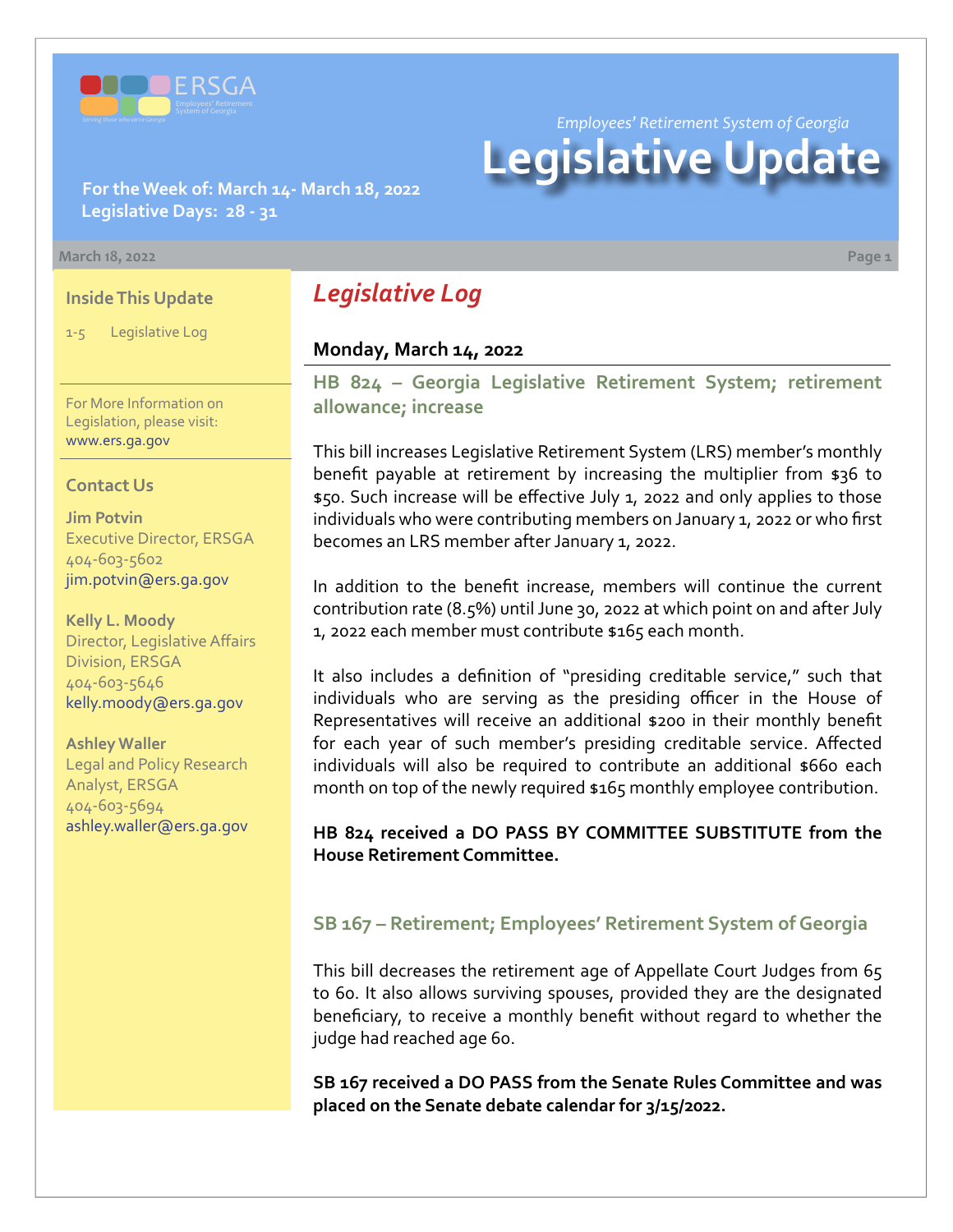#### **[SB 267](https://www.legis.ga.gov/legislation/60119) – [Retirement; Georgia Judicial Retirement System](https://www.legis.ga.gov/legislation/60119)**

This bill allows active Judicial Retirement System (JRS) members to transfer two or more years of special Employees' Retirement System (ERS) creditable service for past employment as an Appellate or Supreme Court Justice, beginning July 1, 2022.

In order for members to qualify and be eligible for such transfer, they must first apply to the JRS Board stating the number of years of which to transfer and any other information as required by the Board. After receiving the member's application, ERS will then transfer an amount equal to the employer and employee contributions, plus interest, paid by the individual to JRS for the years of creditable service.

Upon transfer, two (2) years of service in ERS as an Appellate or Supreme Court Judge shall be credited with one (1) year of creditable service in JRS. In addition to the Code section, the JRS Board is also authorized to adopt rules and regulations it deems necessary and reasonable to carry out such transfers.

#### **SB 267 received a DO PASS from the Senate Rules Committee and was placed on the Senate debate calendar for 3/15/2022.**

## **[SB 343](https://www.legis.ga.gov/legislation/61176) – [Retirement; prohibition of granting postretirement benefit adjustments to any](https://www.legis.ga.gov/legislation/61176)  individual who became a member on or after July 1, 2009; remove**

This bill contains several provisions, which are listed out below:

Section 1 – Specifies that employers shall contribute amounts relating to creditable service for forfeited leave only for retirements that become effective prior to July 1, 2022.

• All forfeited leave payments for future retirements beyond such date would be factored into actuarial assumptions for ERS and paid as part of the ADEC.

#### Section 2 – Updates 401(k) employer matching structure for GSEPS members of ERS.

- Employers would match employee contributions on a one-for-one basis up to a maximum of five percent of the employee's pay.
- GSEPS members with more than five years of creditable service and who contribute five percent to their 401(k) would receive an additional 0.5 percent employer match for each year of service that exceeds five years.
- The additional employer matching contribution would be capped after 13 years of service, which is equivalent to a maximum employer contribution of nine percent.

#### **SB 343 received a DO PASS BY COMMITTEE SUBSTITUTE from the House Retirement Committee.**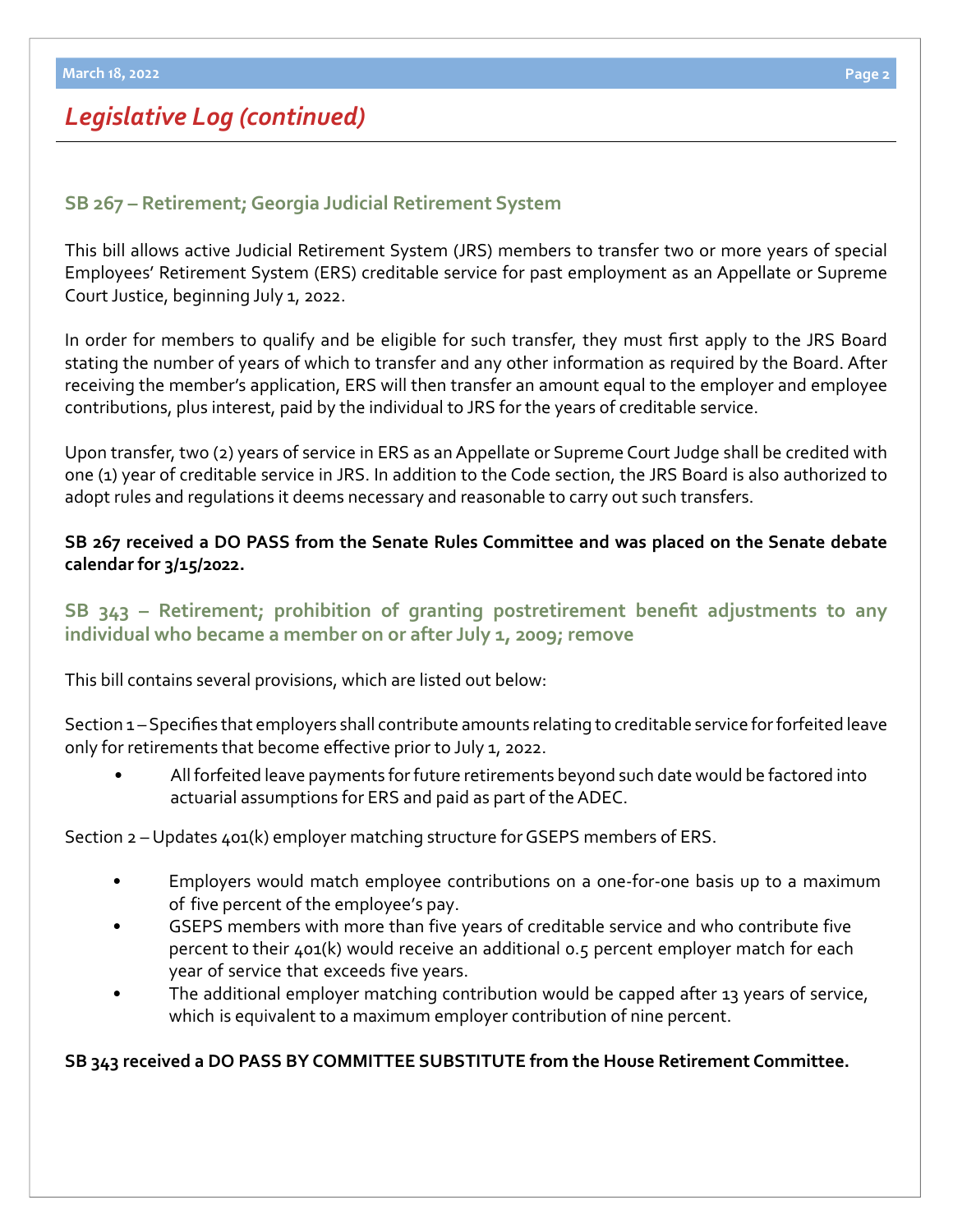#### **Tuesday, March 15, 2022**

## **[HB 824](https://www.legis.ga.gov/legislation/60709) – [Georgia Legislative Retirement System; retirement allowance; increase](https://www.legis.ga.gov/legislation/60709)**

This bill increases Legislative Retirement System (LRS) member's monthly benefit payable at retirement by increasing the multiplier from \$36 to \$50. Such increase will be effective July 1, 2022 and only applies to those individuals who were contributing members on January 1, 2022 or who first becomes an LRS member after January 1, 2022.

In addition to the benefit increase, members will continue the current contribution rate (8.5%) until June 30, 2022 at which point on and after July 1, 2022 each member must contribute \$165 each month.

It also includes a definition of "presiding creditable service," such that individuals who are serving as the presiding officer in the House of Representatives will receive an additional \$200 in their monthly benefit for each year of such member's presiding creditable service. Affected individuals will also be required to contribute an additional \$660 each month on top of the newly required \$165 monthly employee contribution.

#### **HB 824 received a DO PASS from the House Rules Committee and a DO PASS from the full House by a vote of 151-17.**

## **[SB 167 – Retirement; Employees' Retirement System of Georgia](https://www.legis.ga.gov/legislation/59672)**

This bill decreases the retirement age of Appellate Court Judges from 65 to 60. It also allows surviving spouses, provided they are the designated beneficiary, to receive a monthly benefit without regard to whether the judge had reached age 60.

#### **SB 167 received a DO PASS from the full Senate by a vote of 46-3.**

## **[SB 267](https://www.legis.ga.gov/legislation/60119) – [Retirement; Georgia Judicial Retirement System](https://www.legis.ga.gov/legislation/60119)**

This bill allows active Judicial Retirement System (JRS) members to transfer two or more years of special Employees' Retirement System (ERS) creditable service for past employment as an Appellate or Supreme Court Justice, beginning July 1, 2022.

In order for members to qualify and be eligible for such transfer, they must first apply to the JRS Board stating the number of years of which to transfer and any other information as required by the Board. After receiving the member's application, ERS will then transfer an amount equal to the employer and employee contributions, plus interest, paid by the individual to JRS for the years of creditable service.

Upon transfer, two (2) years of service in ERS as an Appellate or Supreme Court Judge shall be credited with one (1) year of creditable service in JRS. In addition to the Code section, the JRS Board is also authorized to adopt rules and regulations it deems necessary and reasonable to carry out such transfers.

#### **SB 267 received a DO PASS from the full Senate by a vote of 40-9.**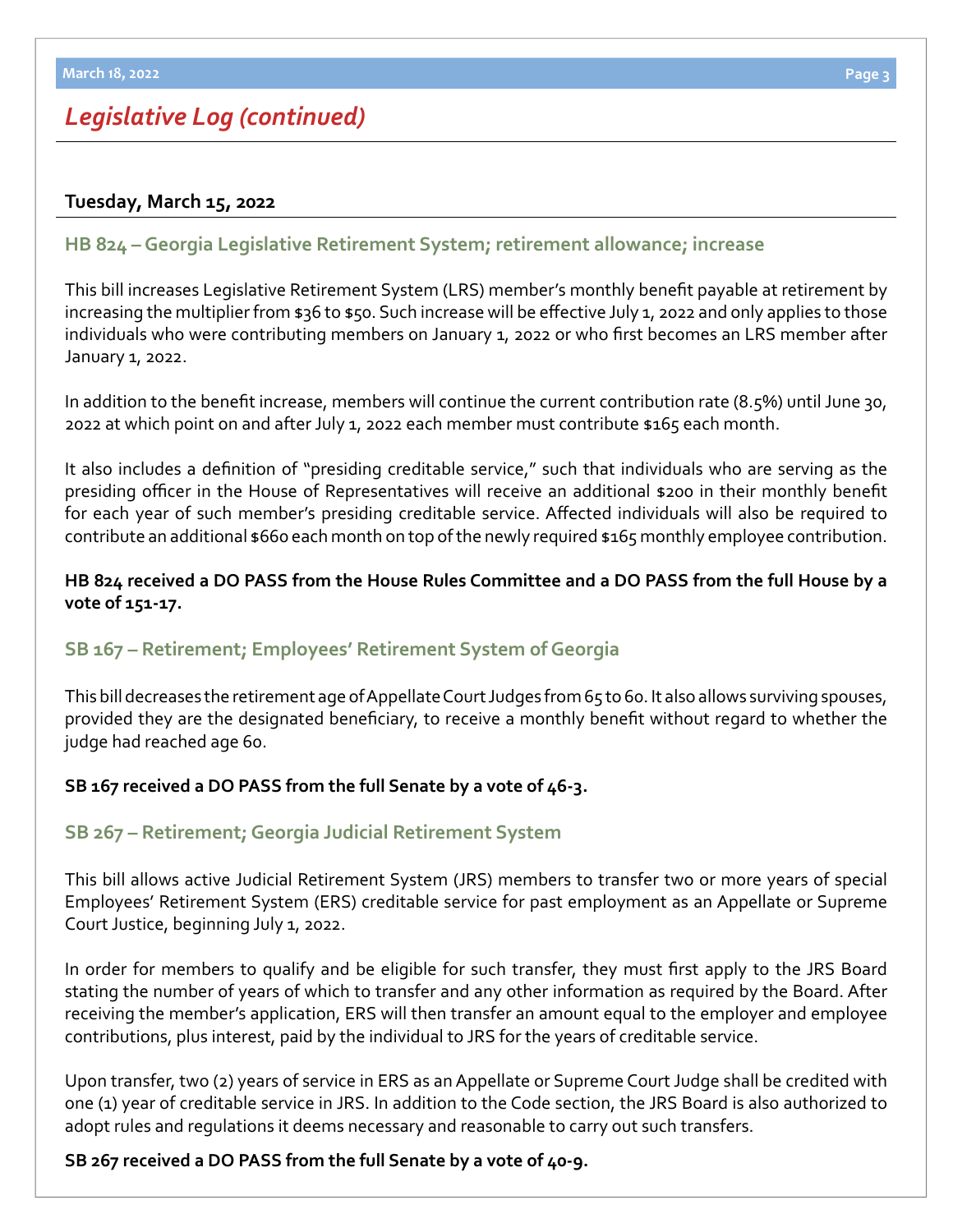#### **SB 267 received a DO PASS from the full Senate by a vote of 40-9.**

#### **Wednesday, March 16, 2022**

#### **[HB 824 – Georgia Legislative Retirement System; retirement allowance; increase](https://www.legis.ga.gov/legislation/60709)**

This bill increases Legislative Retirement System (LRS) member's monthly benefit payable at retirement by increasing the multiplier from \$36 to \$50. Such increase will be effective July 1, 2022 and only applies to those individuals who were contributing members on January 1, 2022 or who first becomes an LRS member after January 1, 2022.

In addition to the benefit increase, members will continue the current contribution rate (8.5%) until June 30, 2022 at which point on and after July 1, 2022 each member must contribute \$165 each month.

It also includes a definition of "presiding creditable service," such that individuals who are serving as the presiding officer in the House of Representatives will receive an additional \$200 in their monthly benefit for each year of such member's presiding creditable service. Affected individuals will also be required to contribute an additional \$660 each month on top of the newly required \$165 monthly employee contribution.

#### **HB 824 was assigned to the Senate Retirement Committee.**

#### **[SB 167 – Retirement; Employees' Retirement System of Georgia](https://www.legis.ga.gov/legislation/59672)**

This bill decreases the retirement age of Appellate Court Judges from 65 to 60. It also allows surviving spouses, provided they are the designated beneficiary, to receive a monthly benefit without regard to whether the judge had reached age 60.

#### **SB 167 was assigned to the House Retirement Committee.**

#### **[SB 267](https://www.legis.ga.gov/legislation/60119) – [Retirement; Georgia Judicial Retirement System](https://www.legis.ga.gov/legislation/60119)**

This bill allows active Judicial Retirement System (JRS) members to transfer two or more years of special Employees' Retirement System (ERS) creditable service for past employment as an Appellate or Supreme Court Justice, beginning July 1, 2022.

In order for members to qualify and be eligible for such transfer, they must first apply to the JRS Board stating the number of years of which to transfer and any other information as required by the Board. After receiving the member's application, ERS will then transfer an amount equal to the employer and employee contributions, plus interest, paid by the individual to JRS for the years of creditable service.